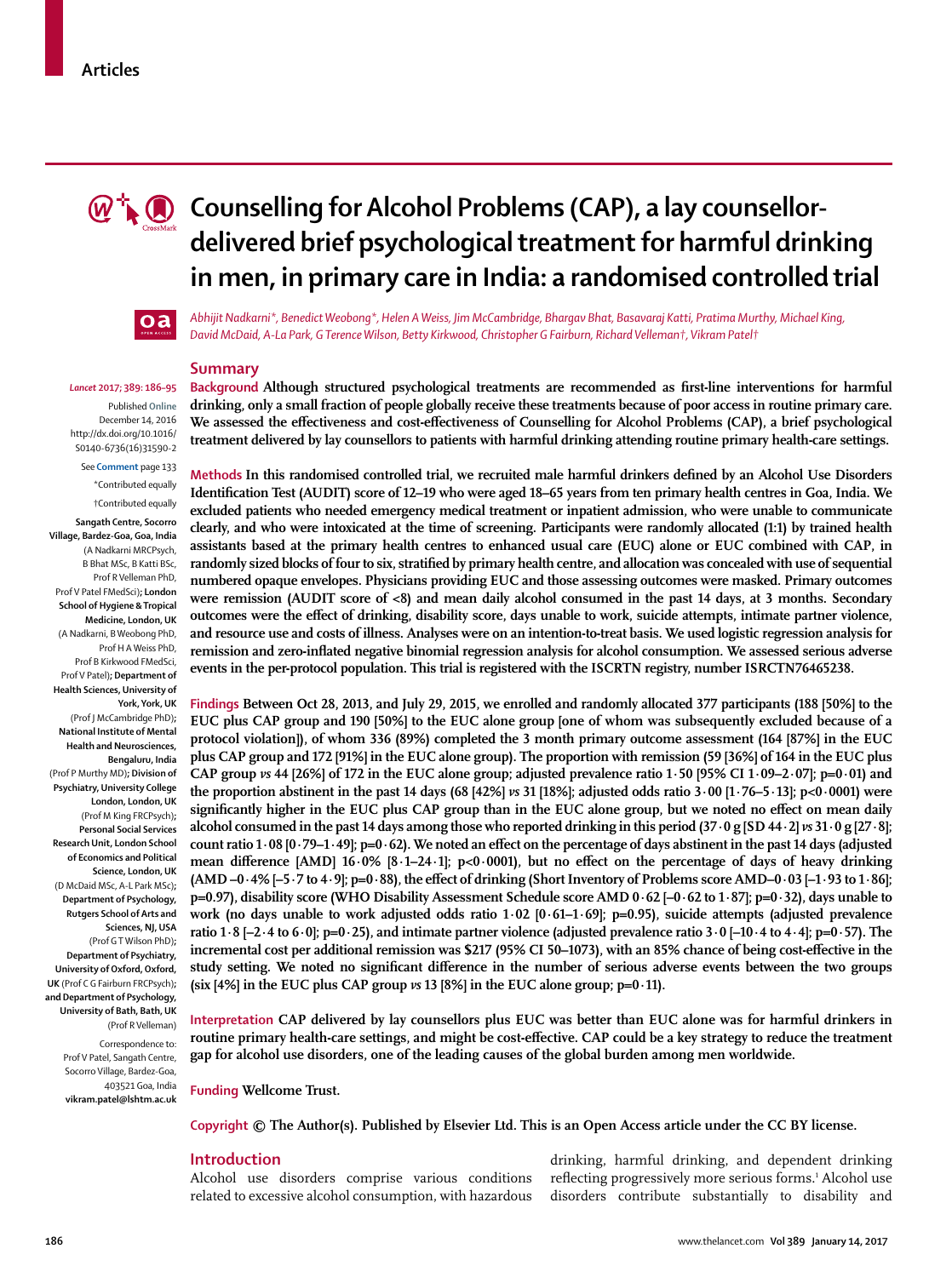## **Research in context**

## **Evidence before this study**

We updated WHO's Mental Health Gap Action Programme systematic review with our own systematic review. We searched the PubMed, PsycINFO, and IndMed databases from Jan 1, 1990, to Jan 1, 2011, for English language publications using the following search terms: "alcohol", "drinking", "addiction", "psychological", "therapy", "counselling", and "treatment". Brief psychological treatments based on motivational enhancement have been shown to be effective for management of harmful drinking and are recommended as first-line interventions by WHO's Mental Health Gap Action Programme for delivery in routine health-care settings. However, the existing evidence has low generalisability to many low-income and middle-income countries where both supply side barriers (low availability of mental health professionals) and demand side barriers (low levels of mental health literacy) lead to large treatment gaps.

## **Added value of this study**

This study reports the first findings from any low-income and middle-income country assessing the effectiveness and

premature mortality, accounting for 7·9% (95% CI 6–10) of years lost to disability and  $44.4\%$  (29.1–60.0) of years of life lost because of all mental and substance use disorders.2 Among men in middle-income countries, alcohol use disorders are the leading neuropsychiatric cause of disease burden.3 In India, alcohol-attributable mortality and prevalence of alcohol use disorders relative to the per-person volume of alcohol consumed are high.<sup>1</sup>

Hazardous (a quantity or pattern of alcohol consumption that places individuals at risk of physical or psychological harm) and harmful (a quantity or pattern of alcohol consumption that has resulted in physical or psychological harm) drinking<sup>4</sup> affect more people than does dependent drinking<sup>s</sup> (a quantity or pattern of alcohol consumption characterised by craving, tolerance, a preoccupation with alcohol, and continued drinking despite harmful consequences),6 but the policy response to the growing public health problem of alcohol use disorders in low-income and middle-income countries remains focused on dependent drinking.<sup>5</sup>

Various psychosocial interventions are available for treatment of alcohol use disorders and can be broadly summarised as follows. Brief interventions are short, typically a single session lasting up to 15 min, focused on psychosocial interventions designed to address alcoholrelated problems or reduce heavy drinking in hazardous drinkers.7 Severe alcohol problems, such as harmful drinking, require specialised brief or extended therapies (eg, behavioural therapy, motivational enhancement therapy, or Twelve Step Facilitation).8 Although brief psychological interventions are recommended for harmful drinking by the recent Disease Control Priorities Project<sup>9</sup> (a project aimed at compilation and dis semination of the

cost-effectiveness of a brief psychological treatment for harmful drinking, delivered by lay counsellors in primary care. The brief (up to four-session) psychological treatment (Counselling for Alcohol Problems), based on motivational enhancement, with additional behavioural and cognitive elements, was better than was enhanced usual care according to all prespecified primary clinical outcomes, except for mean daily alcohol consumed in the past 14 days among those who reported drinking in this period, but no effect occurred on social and functional outcomes. The treatment was readily accepted by this previously untreated population and was highly likely to be cost-effective in this setting.

## **Implications of all the available evidence**

Brief psychological treatments for harmful drinking, based on motivational enhancement, are acceptable, feasible, and cost-effective, even when delivered by non-specialist health workers in routine health-care settings in previously untreated populations. Such treatments should be scaled up as one of the key strategies to address the large and rising global burden of alcohol use disorders.

most up-to-date evidence for cost-effective interventions and their delivery for the leading causes of global disease burden), most people in low-income and middle-income countries, including India, lack access to such interventions because of the absence of skilled human resources10 and concerns regarding the contextual appropriateness and generalisability of interventions developed in high-income cultural settings.<sup>11,12</sup> These barriers could be addressed by development and testing of interventions that have been matched to the context in which they will be offered and delivery of them via nonspecialist health workers (NSHWs) or counsellors.<sup>13</sup>

PREMIUM (Program for Effective Mental Health Interventions in Under-Resourced Health Systems) is a research programme whose goal was to design methods for development and assessment of scalable psychological treatments that are culturally appropriate, affordable, and feasible for delivery by NSHWs and to apply these methods<sup>14</sup> to depression (the Healthy Activity Program [HAP]<sup>15</sup> and harmful drinking (Counselling for Alcohol Problems [CAP]).<sup>16</sup> In this Article, we describe the results of a trial assessing the effectiveness and cost-effectiveness of the CAP treatment when used in primary care. The study of HAP treatment is reported separately.<sup>17</sup> The two trials of HAP and CAP were done concurrently in the same primary health centres (PHCs) and over the same period of time, with the same counsellors delivering both treatments according to the trial allocations of participants.

## **Methods**

## **Study design and participants**

In this randomised controlled trial, we recruited participants from PHCs in Goa, India. Of the 14 PHCs in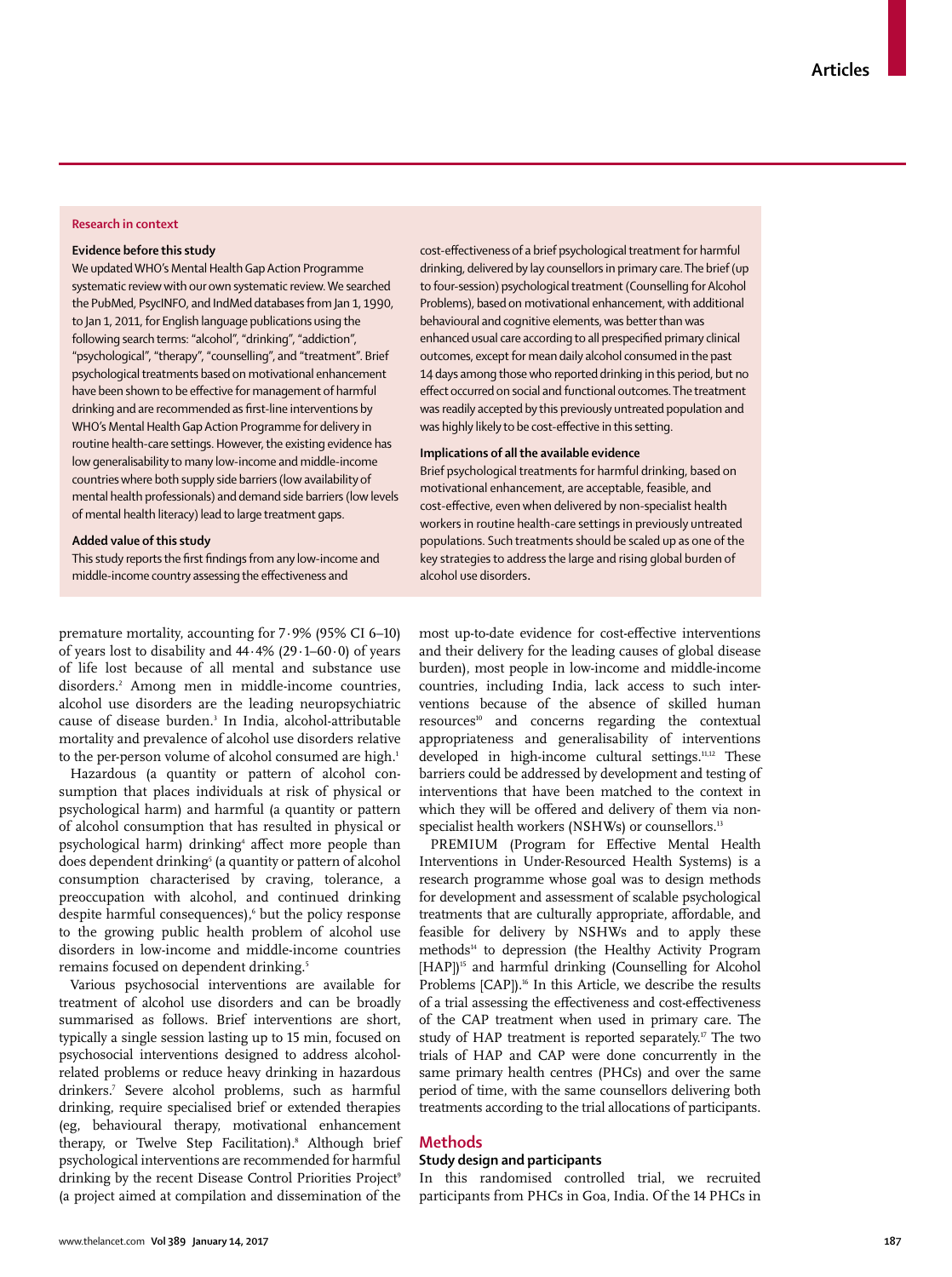the north district of Goa, the Directorate of Health Services gave permission for PREMIUM to operate in ten. We started screening in eight, but during the course of the trial, two of these PHCs were replaced as one had low attendance and the other had a large proportion of migrant labourers. So at any given time, screening was only happening in eight PHCs. The publicly funded PHCs are the first option for people seeking health care in the public system in India. The population served generally belongs to low socioeconomic groups.

Participants were 18–65-year-old men (women were not eligible as prevalence of any drinking in women in India is low, at 1%18) who were likely to be harmful drinkers, defined as scoring 12-19 on the Alcohol Use Disorders Identification Test (AUDIT).<sup>19</sup> We also included harmful drinkers who screened positive for depression according to the Patient Health Questionnaire 9 (PHQ-9) in this trial; we offered HAP treatment to those who continued to screen positive for depression at the end of CAP treatment. Although we did offer people with alcohol dependence (ie, those who scored higher than 20) the opportunity to participate in the trial, this action was taken primarily to enhance the acceptability of the programme in the PHCs; as the trial was not powered for outcomes in this opportunistically identified group, the findings are not reported here. We excluded from screening patients who needed emergency medical treatment or inpatient admission, who were unable to communicate clearly, and who were intoxicated at the time of screening.

The trial protocol<sup>20</sup> was approved by the Trial Steering Committee, and ethical approval for the conduct of the trial was obtained from the Institutional Review Boards of the London School of Hygiene & Tropical Medicine, Sangath (the implementing institution in India), and the Indian Council of Medical Research. Written (or witnessed, if the participant is illiterate) informed consent was mandatory for enrolment. We audiotaped all consent procedures, with patients' approvals.

### **Randomisation and masking**

A randomisation list in randomly sized blocks (four to six), stratified by PHC, was generated by a statistician independent of the trial. The randomisation code was concealed and allocated by trained health assistants based at the primary health centres at the individual level after completion of the baseline assessments using sequential numbered opaque sealed envelopes.<sup>21</sup> Physicians providing enhanced usual care (EUC) were masked to allocation status, as were the independent assessors who did the outcome assessments, and these people had no contact with the PHCs or other team members. All authors, apart from the data manager (BB), were masked until the trial results were unmasked. Instances of unmasking of outcome assessors in the CAP group will be summarised on the basis of overall prevalence and the exact point during the interview that the interviewer was unmasked.

#### **Procedures**

Trained health assistants, independent of the counsellors, screened patients using AUDIT and administered a baseline questionnaire to trial participants to collect sociodemographic information (eg age and marital status) and data for potential moderators of treatment effect. We audiotaped all outcome interviews (with permission), and the tapes were randomly selected (using a random selection strategy stratified by outcome assessor) for review by the supervisor for quality assurance.

In the EUC group, usual care (consultation with the PHC physician) was enhanced by provision of the screening results to the PHC physician and provision of a contextualised version of the WHO Mental Health Gap Action Programme guidelines<sup>22</sup> for harmful drinking, including when and where to refer patients for specialist care. In the CAP group, participants received EUC plus CAP. CAP is a manualised psychological treatment delivered in three phases over a maximum of four sessions (each lasting approximately 30–45 min) at weekly to fortnightly intervals.15 The initial phase involves detailed assessment followed by personalised feedback; the middle phase involves helping the patient to develop cognitive and behavioural skills and techniques, consisting of drink refusal skills, handling of peer pressure, problem-solving skills, and handling of difficult emotions; and the ending phase involves the patient learning how to manage potential or actual relapses using the skills acquired in the middle phase.

The stance adopted by the counsellor is that of motivational interviewing<sup>23</sup> and client-centred general counselling strategies (eg, open-ended questioning and showing of empathy). The general counselling and problem-solving strategies were shared between CAP and HAP treatments. We typically conducted sessions face-to-face, at the PHC or patient's home, but used telephone sessions when necessary. We considered patients who missed three consecutive scheduled sessions to have dropped out of treatment. Counsellors were adults with no professional training or qualification in the field of mental health, they had completed at least secondary school education, and they were fluent in the vernacular languages used in the study settings. The selection process began with interviews involving roleplays for applicants for the training; for those who cleared this step, the process continued with intensive 2 week classroom training in both CAP and HAP treatments, followed by a competency assessment; for those who graduated this step, the process continued with a 6 month internship with supervision of cases by experts; and finally, selection occurred through testing of knowledge (multiple choice question exam) and skills (roleplays with use of standardised vignettes and quality ratings of actual CAP sessions delivered). 11 counsellors participated in the trial. They received weekly peer-led supervision in groups of four to six, which involved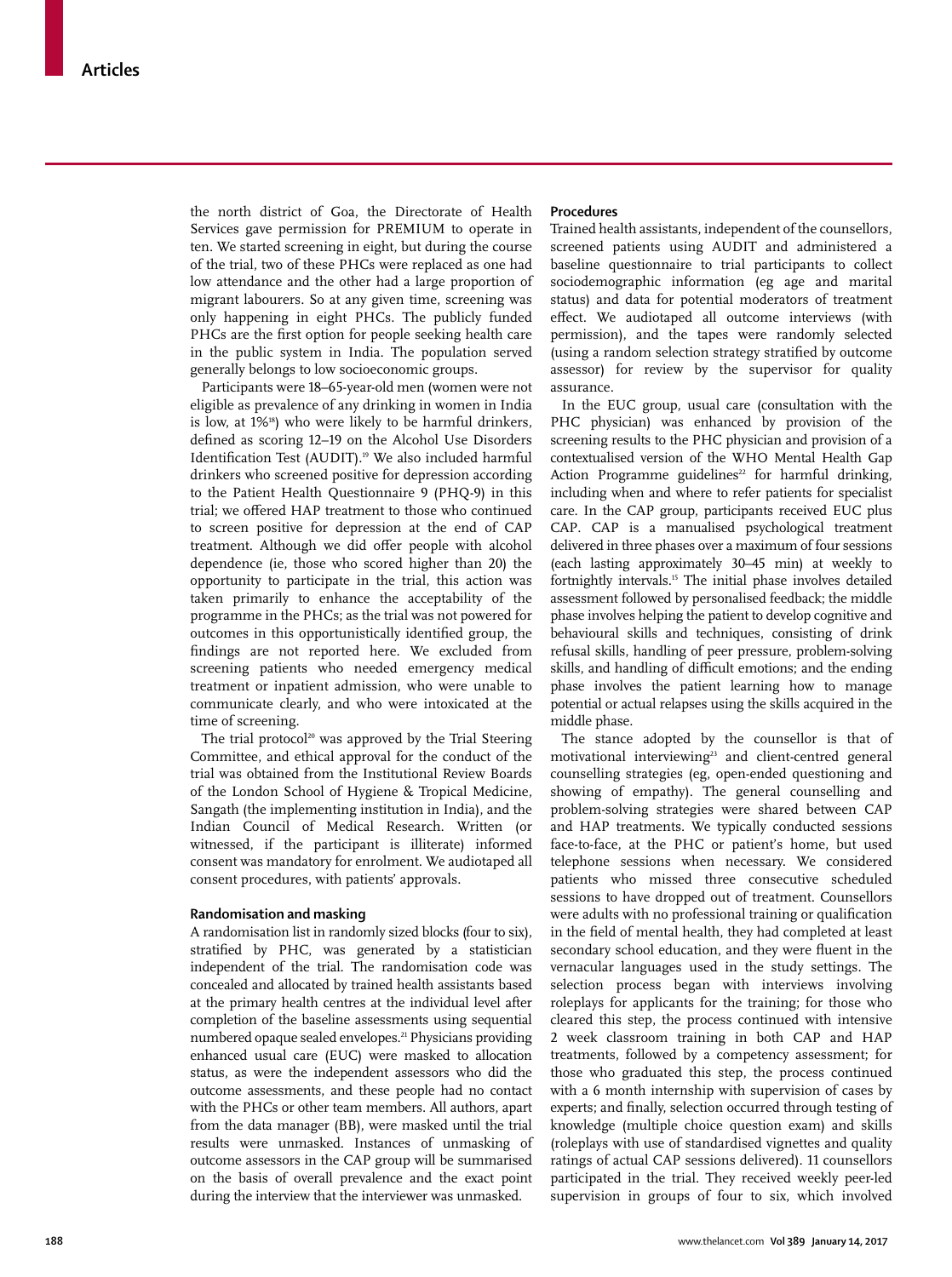rating of a randomly selected (using a random selection strategy stratified by counsellor and phase of session) 10% of recorded sessions on the CAP Therapy Quality Scale (TQS)<sup>24</sup> and individual supervision twice monthly. We used information about contact with the counsellor to estimate CAP delivery costs, which took into account training, supervision, and salary costs.

We assessed treatment fidelity via treatment completion, maintained by counsellors in their clinical records, CAP TQS scores from peer and expert ratings of audio recordings of sessions during weekly group supervision,<sup>24</sup> and therapy quality of a random selection (using a random selection strategy stratified by counsellor and phase of session) of 10% of all sessions by an expert involved in the development of CAP.

## **Outcomes**

Primary outcomes were remission defined as an AUDIT score of less than 8 and mean daily alcohol consumption in the past 14 days immediately preceding the 3 month outcome assessment. We measured the primary outcomes 3 months after enrolment. Secondary outcomes were the Short Inventory of Problems (SIP) mean score, WHO Disability Assessment Schedule (WHODAS) II mean disability score, total days unable to work in the previous month, a suicide attempt in the past 3 months, perpetration of intimate partner violence ("In the past 3 months, have you slapped, hit, kicked, punched your wife/partner or done something else that did or could have hurt her physically?"), and resource use and costs of illness estimated from the Client Service Receipt Inventory.<sup>25</sup> SIP mean score was prespecified as a primary outcome in the protocol; however, in a joint meeting of the Trial Steering Committee and Data Monitoring and Safety Committee before unmasking, SIP mean score was changed to a secondary outcome to reduce multiplicity of the primary outcomes. Two additional secondary outcomes that were not prespecified (percentage of days abstinent and percentage of days of heavy drinking generated from the Timeline Followback) were also added to bring the trial in line with recommendations of the National Institute on Alcohol Abuse and Alcoholism.26 We did outcome assessment between Jan 29, 2014, and Nov 30, 2015. We collected data for serious adverse events, defined as deaths, suicide attempts, and unplanned admissions to hospital from any cause.

## **Statistical analysis**

Based on the assumptions of participants being randomly allocated within each of the clinics, of there being one counsellor per PHC at any one time, of an intracluster correlation of 0·04, of a loss to follow-up of 15% over 3 months, and of a 1:1 allocation ratio, a trial size of 400 enrolled participants with harmful drinking had 90% power to detect the hypothesised effects (effect size of 0·45 for mean standard ethanol content consumed; remissions of 68% *vs* 40% in favour of CAP) for the primary outcomes, with a 5% type I error. In estimating the sample size, we considered both primary outcomes, and the study was adequately powered to assess each of these outcomes independently. For the binary primary outcome of remission, we had a 99% power to detect a remission of 68% in the EUC plus CAP group versus 40% in the EUC alone group, and for the continuous primary outcome of daily alcohol consumption, we had a 93% power to detect an effect size of  $0.45$ .

Analyses were on an intention-to-treat basis, with multiple imputation for missing outcome data assuming data were missing at random, assuming predictive mean matching for positively skewed outcomes. We assessed serious adverse events in the per-protocol population. We estimated the primary continuous outcome (mean daily ethanol consumed in the past 14 days) by multiplying the total standard drinks $^{27}$  consumed in the past 14 days by 10 (based on the WHO definition of a standard drink as  $10 g$ 



#### $F$  *Figure* 1: Trial profile

AUDIT=Alcohol Use Disorders Identification Test. CAP=Counselling for Alcohol Problems. EUC=enhanced usual care. HAP=Healthy Activity Program.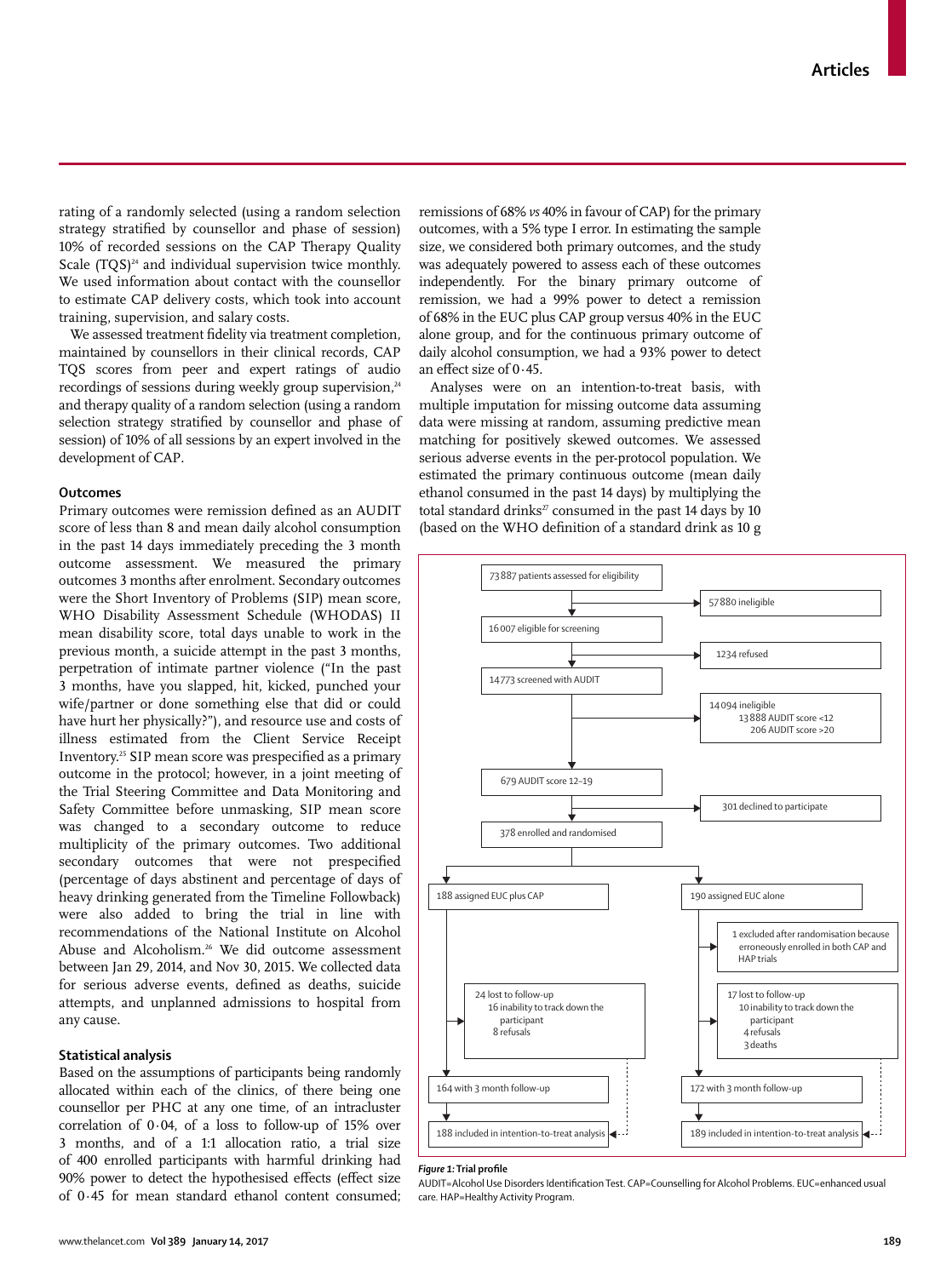of pure ethanol<sup>28</sup>). We used zero-inflated negative binomial regression<sup>29</sup> to estimate the intervention effect for this outcome and other positively skewed overdispersed outcomes with an excess of zeros. We analysed continuous outcomes with normally distributed residuals using linear regression. We analysed binary outcomes using logistic regression.

We adjusted all models for both PHC as a fixed effect to allow for within-PHC clustering and for baseline AUDIT score. As only ten PHCs were included in the study, we decided to adjust for these PHCs as fixed effects, as recommended by Kahan<sup>30</sup> for studies with a small number of centres. However, we did a sensitivity analysis using random-effects models to adjust for within-PHC clustering. Additionally, we did a post-hoc analysis allowing for clustered errors using the cluster option in Stata. For outcomes analysed with use of zero-inflated negative binomial regression, the intervention effect is estimated for all participants in one model as an adjusted odds ratio with a 95% CI for the proportion with zero (ie, no reported drinking) and an adjusted count ratio with a 95% CI among those with non-zero responses. For other continuous outcomes, we reported the intervention

|                                                    | <b>EUC plus CAP</b><br>$(n=188)$ | EUC alone<br>$(n=189)$ |  |
|----------------------------------------------------|----------------------------------|------------------------|--|
| Age (years)                                        | 42.3(11.8)                       | 41.7(10.9)             |  |
| Marital status                                     |                                  |                        |  |
| Married                                            | 147 (78%)                        | 154 (81%)              |  |
| Single                                             | 38 (20%)                         | 32 (17%)               |  |
| Separated, divorced, or<br>widowed                 | 3(2%)                            | 3(2%)                  |  |
| Occupation                                         |                                  |                        |  |
| Unemployed                                         | 25 (13%)                         | 28 (15%)               |  |
| Unskilled manual labour                            | 131 (70%)                        | 135 (71%)              |  |
| Skilled manual labour                              | 13 (7%)                          | 12 (6%)                |  |
| Clerical and professional                          | 19 (10%)                         | 14 (7%)                |  |
| Education                                          |                                  |                        |  |
| No formal education                                | 41 (22%)                         | 29 (15%)               |  |
| Completed primary<br>education                     | 90 (48%)                         | 107 (57%)              |  |
| Completed secondary<br>education or higher         | 57 (30%)                         | 53 (28%)               |  |
| Patient's expectation of usefulness of counselling |                                  |                        |  |
| Not useful                                         | 1(1%)                            | 2(1%)                  |  |
| A little or somewhat useful                        | 36 (19%)                         | 39 (21%)               |  |
| Moderately useful                                  | 42 (22%)                         | 38 (20%)               |  |
| Very useful                                        | 109 (58%)                        | 110 (58%)              |  |
| <b>AUDIT</b> score                                 |                                  |                        |  |
| Mean                                               | 14.7(2.1)                        | 15(2.1)                |  |
| Median                                             | $14(13-16)$                      | $15(13-17)$            |  |
| Data are mean (SD), n (%), or median (IQR).        |                                  |                        |  |

effect as the adjusted mean difference with a 95% CI. For binary outcomes, we reported the intervention effect as the adjusted prevalence ratio and adjusted prevalence difference, estimated using the marginal standardisation technique with a 95% CI for the prevalence ratios estimated using the  $\delta$  method.<sup>31</sup> We assessed moderators of treatment effect for a-priori-defined moderators, namely baseline severity of drinking, readiness to change, and expectations of the usefulness of counselling. Sensitivity analyses for linear and logistic regression models were adjustment for counsellor as a random effect, and complete case analysis. We describe results in terms of the strength of evidence rather than statistical significance,<sup>32</sup> and the consistency of results for related outcomes are examined to interpret findings.

We did economic assessments (comparative analysis of costs and outcomes between EUC plus CAP and EUC alone groups) from the health-care system and societal viewpoints. We estimated the costs of CAP by attaching appropriate local Indian unit costs to each resource required to deliver each component of the intervention, including training, supervision, travel, and materials. We also collected detailed information about total counsellor time for all attempted and completed contacts, including travel time, valued using actual counsellor salaries. We used the Client Service Receipt Inventory to record participants' subsequent contacts with health services, including hospital inpatient and outpatient contacts, and also to document any patient-borne or family-borne costs, including time out of their usual occupation. We valued time out of usual occupation for patients and their families using relevant published mean wages.

We compared changes in principal outcomes with changes in costs to calculate Incremental Cost Effectiveness Ratios (ICERs). We calculated cost per additional remission or non-drinker achieved and quality-adjusted life-year (QALY) gained. We compared differences in mean costs using standard parametric tests. We derived QALY scores through transformation of WHODAS II 12 item scores.<sup>33</sup> We imputed missing values for QALYs and cost data and bootstrapped ICERs to derive 95% CIs. We explored statistical uncertainty around the ICERs through cost-effectiveness acceptability curves showing the likelihood that CAP would be costeffective at different levels of willingness-to-pay thresholds. All costs are presented in 2015 international dollars. We did statistical analyses using Stata version 14.1. A Data and Safety Monitoring Committee oversaw the trial. This trial is registered with the ISCRTN registry, number ISRCTN76465238.

## **Role of the funding source**

The funder of the study had no role in study design, data collection, data analysis, data interpretation, or writing of the report. VP, HAW, AN, BW, DM, A-LP, and BB had full access to all the data in the study. VP, AN, and BW had final responsibility for the decision to submit for publication.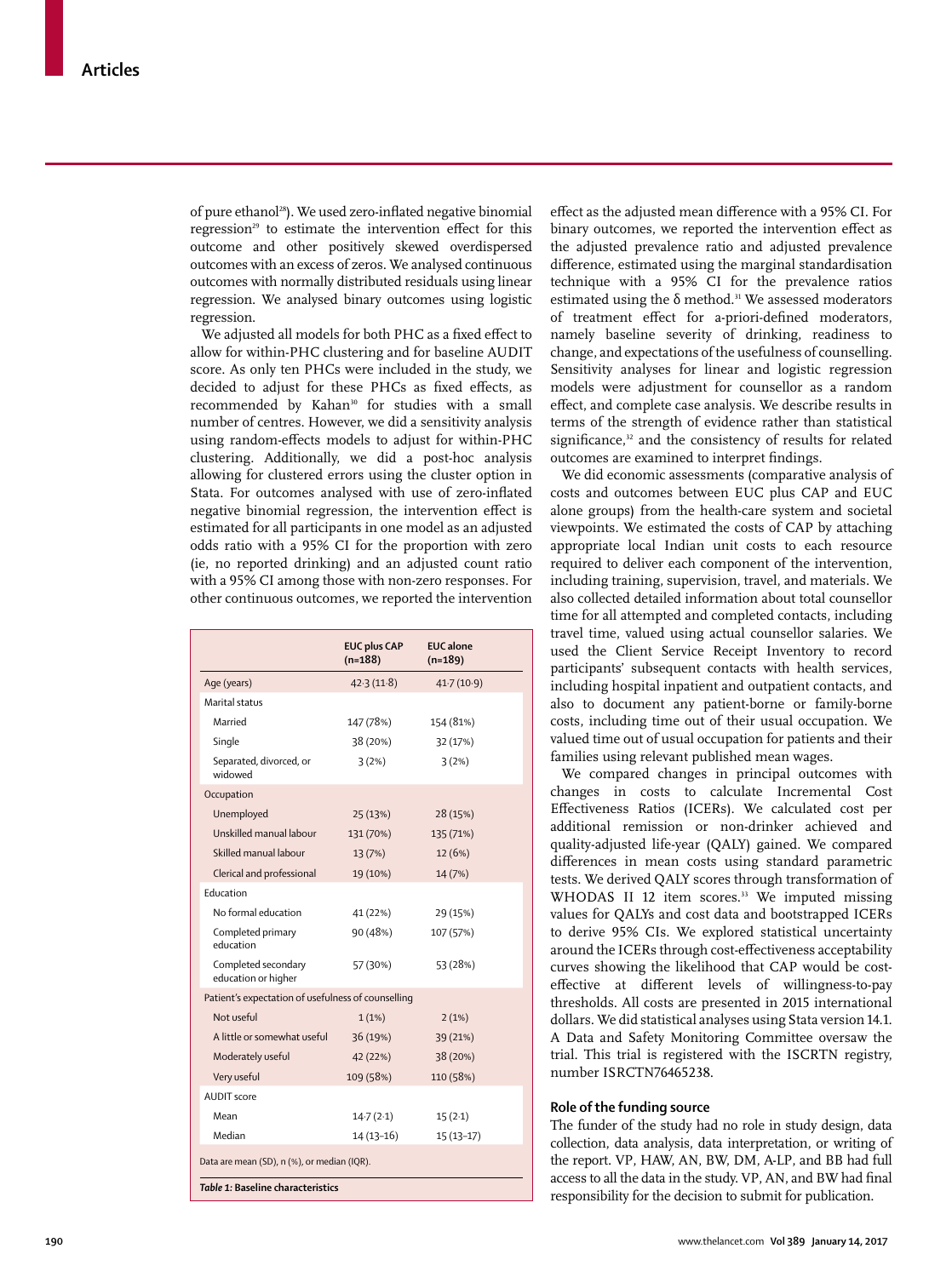## **Results**

Between Oct 28, 2013, and July 29, 2015, we assessed 73 887 PHC attenders for eligibility (figure 1). Of these, 16 007 (22%) were eligible for screening and 14 773 (92%) of these were screened with AUDIT. Of these, 679 (5%) screened positive as harmful drinkers and 378 (56%) of these consented to participate and were enrolled and randomly allocated (188 [50%] to the EUC plus CAP group and 190 [50%] to the EUC alone group, one of whom was subsequently excluded from the EUC alone group because he was erroneously enrolled in both CAP and HAP trials, leaving a total of 189 patients in the EUC alone group). The leading reasons for ineligibility for screening included age younger than 18 years or older than 65 years (23 453 [41%] of 57 880), already having been screened within the last 3 months (10 046 [17%]), not planning to be resident in the study area for the duration of the study (9835 [17%]), and being resident outside of the study catchment areas (6014 [10%]). The trial ended on Aug 30, 2016, when the 12 month outcome assessment ended.

Baseline characteristics were similar between groups (table 1). We noted no significant difference in age between participants and those who declined participation (mean age 42·0 years [SD 11·4] *vs* 40·5 years [11·7];  $p=0.09$ ), with a higher AUDIT (median AUDIT score 14 [IQR 13–16] *vs* 14 [13–16]; p=0·04) and PHQ-9 (median PHQ-9 score 4 [IQR 1–8] *vs* 3 [1–6]; p<0·0001) score. Participation by PHC varied significantly ( $p=0.001$ ), with higher participation in some PHCs (>60%) rather than others (<60%; appendix). Of the 377 participants, 336 (89%) were seen at the primary endpoint of 3 months (164 [44%] in the EUC plus CAP group and 172 [46%] in the EUC alone group), a figure similar to the number predicted for the sample size estimation. Participants who were lost to follow-up tended to be younger than were those not lost to follow-up (appendix). Reasons for loss to follow-up were inability to track down the participant (26 [63%] of 41; 16 [39%] in the EUC plus CAP group *vs* ten [24%] in the EUC alone group), refusal (12 [29%]; eight [20%] *vs* four [10%]), and death (three [7%] in the EUC alone group). We imputed outcome data for these 41 participants lost to follow-up.

The proportion with remission according to AUDIT was significantly higher in the EUC plus CAP group than in the EUC alone group (59 [36%] of 164 scoring less than 8 on AUDIT in the EUC plus CAP group *vs* 44 [26%] of 172 in the EUC alone group; adjusted prevalence ratio 1·50 [95% CI 1·09–2·07]; p=0·01; adjusted prevalence difference  $12.6\%$  [5.9-27.1]; table 2). Analysis of daily ethanol consumption showed a significantly higher proportion of participants reporting no alcohol consumption in the past 14 days in the EUC plus CAP group than in the EUC alone group (68 [41%] in the EUC plus CAP group *vs* 31 [18%] in the EUC alone group; adjusted odds ratio 3·00 [95% CI 1·76–5·13]; p<0·0001) and no difference in consumption among those who reported any drinking in this period (37·0 g [SD 44·2] *vs* 31·0 g [27·8]; count ratio  $1.08$  [95% CI  $0.79-1.49$ ]; p=0.62).

We noted no evidence of an intervention effect on SIP score, WHODAS II score, days unable to work, suicide attempts, perpetration of intimate partner violence, and percentage of days of heavy drinking. We did note a significant intervention effect on the percentage of days abstinent in the past 14 days. We noted no evidence of effect modification by baseline AUDIT score (figure 2) or expectations of the usefulness of counselling (appendix). However, we found evidence of a greater intervention effect among those not already trying to change drinking behaviour at baseline for ethanol consumption  $(p=0.003)$ than among those already trying. Results were similar when adjusted for counsellor as a random effect, when using complete case analyses, and when allowing for clustered errors. We noted no significant differences in the number of serious adverse events between the two groups (any serious adverse event six [4%] in the EUC plus CAP group  $vs$  13 [8%] in the EUC alone group,  $p=0.11$ ; death none *vs* three [2%], p=0·25; suicide attempts none *vs* See **Online** for appendix

|                                                         | <b>EUC plus CAP</b><br>$(n=164)^*$ | <b>EUC</b> alone<br>$(n=172)^{*}$ | <b>Intervention effect</b><br>$(95% CI)$ <sup>†</sup> | p value  |
|---------------------------------------------------------|------------------------------------|-----------------------------------|-------------------------------------------------------|----------|
| <b>Primary outcomes</b>                                 |                                    |                                   |                                                       |          |
| Remission (AUDIT score of <8)                           | 59 (36%)                           | 44 (26%)                          | aPR 1.50 (1.09-2.07)                                  | 0.01     |
| Daily standard ethanol<br>consumed in the past 14 days‡ |                                    |                                   |                                                       |          |
| Non-drinkers                                            | 68 (41%)                           | 31 (18%)                          | aOR 3.00 (1.76-5.13)                                  | < 0.0001 |
| Ethanol consumption among<br>drinkers (q)               | 37.0(44.2)                         | 31.0(27.8)                        | Count ratio 1.08<br>$(0.79 - 1.49)$                   | 0.62     |
| <b>Secondary outcomes</b>                               |                                    |                                   |                                                       |          |
| SIP score                                               | 7.9(9.1)                           | 8.2(8.9)                          | $F0-0$ MA<br>$(-1.93 \text{ to } 1.86)$               | 0.97     |
| <b>WHODAS II score</b>                                  | 4.4(6.2)                           | 3.5(5.3)                          | AMD 0.62<br>$(-0.62 \text{ to } 1.87)$                | 0.32     |
| Days unable to work‡                                    |                                    |                                   |                                                       |          |
| None                                                    | 109 (66%)                          | 117 (68%)                         | aOR 1.02 (0.61-1.69)                                  | 0.95     |
| Days unable to work when at<br>least 1 day reported     | 11.5(10.4)                         | 11.2(10.1)                        | Count ratio 0.92<br>$(0.59 - 1.43)$                   | 0.70     |
| Number of suicide attempts                              | $\Omega$                           | 3(2%)                             | aOR 0; aPR 1.8<br>$(-2.4 to 6.0)$                     | 0.25     |
| Perpetration of intimate<br>partner violence§           | 12/127 (9%)                        | 16/140 (11%)                      | aOR 0.81 (0.39-1.67);<br>aPR 3.0 (-10.4 to 4.4)       | 0.57     |
| Percentage of days abstinent                            | $69.4\%$ (37.3)                    | 54.4% (36.3)                      | AMD 16.0% (8.1 to 24.1)                               | < 0.0001 |
| Percentage of days of heavy<br>drinking                 | $9.5\%$ (2.5)                      | $10.0\%$ (2.4)                    | AMD-0.4% (-5.7 to 4.9)                                | 0.88     |

Data are n (%) or mean (SD). EUC=enhanced usual care. CAP=Counselling for Alcohol Problems. AUDIT=Alcohol Use Disorders Identification Test. aPR=adjusted prevalence ratio. aOR=adjusted odds ratio. SIP=Short Inventory of Problems. AMD=adjusted mean difference. WHODAS=WHO Disability Assessment Schedule. \*Among those with observed data at 3 months. †Including imputed outcome data for those with missing data. ‡Analysed with a zero-inflated negative binomial model that fits two parameters in one model-ie, the proportion with response of zero (eg, no drinking in 14 days or no days unable to work) and the mean count (eg, ethanol consumption or days unable to work) among people with a non-zero (positive) response. §Among married participants only.

*Table 2:* **Primary and secondary outcomes**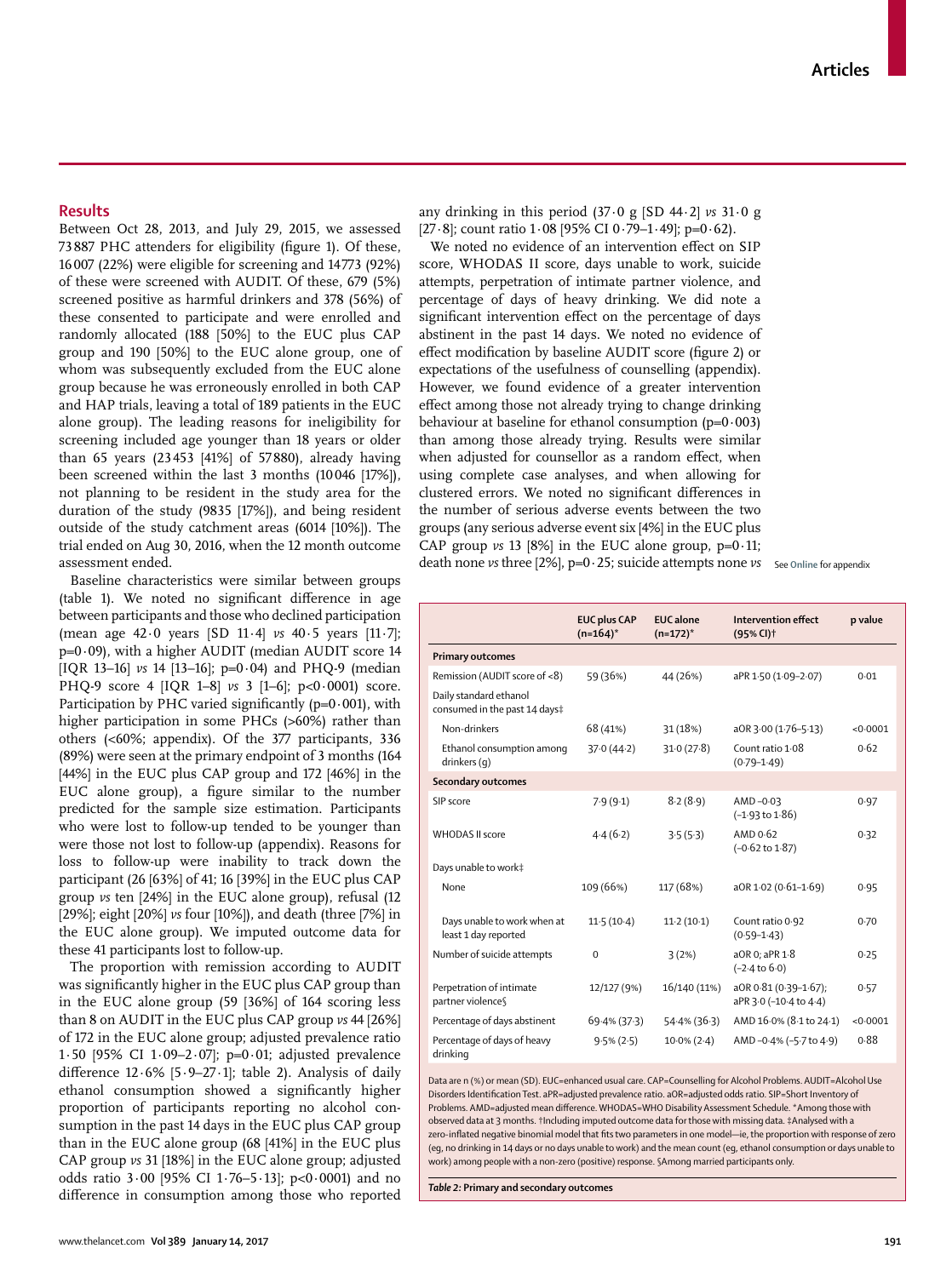



|                                             | <b>EUC plus CAP</b><br>$(n=188)$ | <b>FUC</b> alone<br>$(n=189)$ | Mean difference<br>(95% CI)              | p value  |
|---------------------------------------------|----------------------------------|-------------------------------|------------------------------------------|----------|
| Health system costs (\$)                    |                                  |                               |                                          |          |
| PHC doctor consultations                    | \$7(12)                          | \$9(5)                        | $-52 (-5 to 1)$                          | 0.11     |
| Hospital doctor consultations               | \$3(12)                          | \$3(9)                        | $-50$ ( $-2$ to 2)                       | 0.77     |
| Hospital admissions                         | \$13 (92)                        | \$13(56)                      | \$0 (-16 to 14)                          | 0.89     |
| Laboratory tests                            | \$4(9)                           | \$6(21)                       | $-$ \$2 ( $-6$ to 0)                     | 0.08     |
| Medicines                                   | \$4(10)                          | \$7(18)                       | $-$ \$3 ( $-7$ to 1)                     | 0.02     |
| Total public health-care costs              | \$30 (104)                       | \$38 (76)                     | $-$ \$8 ( $-$ 26 to 11)                  | 0.40     |
| CAP treatment                               | \$33 (30)                        | \$0                           | \$33 (2 to 38)                           | < 0.0001 |
| Productivity costs (\$)                     |                                  |                               |                                          |          |
| Time costs to service users<br>and families | \$23(47)                         | \$19(33)                      | $$4(-6 to 9)$                            | 0.80     |
| Productivity losses                         | \$53 (110)                       | \$64(119)                     | $-$11 (-37 to 9)$                        | 0.24     |
| Total costs (\$)                            |                                  |                               |                                          |          |
| Health system perspective                   | \$64(111)                        | \$39 (77)                     | \$25 (5 to 44)                           | 0.01     |
| Societal perspective                        | \$139 (211)                      | \$121 (169)                   | \$18 (-18 to 59)                         | 0.30     |
| Cost-effectiveness analyses                 |                                  |                               |                                          |          |
| QALYs gained                                | 0.220(0.013)                     | 0.221(0.012)                  | $-0.001$<br>$(-0.004 \text{ to } 0.001)$ | 0.29     |

Data are mean (SD). EUC=enhanced usual care. CAP=Counselling for Alcohol Problems. PHC=primary health centre. QALY=quality-adjusted life-year.

Table 3: Costs per person and cost-effectiveness analyses (2015 international dollars)

|                                                                                            | Health system perspective      | Societal perspective            |  |  |
|--------------------------------------------------------------------------------------------|--------------------------------|---------------------------------|--|--|
| Cost per remission (\$)                                                                    | \$217 (50 to 1073)             | \$150 (-216 to 1051)            |  |  |
| Cost per non-drinker (\$)                                                                  | \$124 (-102 to 325)            | \$86 (29 to 265)                |  |  |
| Cost per QALY gained (\$)*                                                                 | -\$17710 (-220 368 to 141 383) | -\$12 267 (-104 070 to 133 648) |  |  |
|                                                                                            |                                |                                 |  |  |
| Data are mean (95% CI). *Negative values reflect the lower OALY score and not lower costs. |                                |                                 |  |  |

Table 4: Cost-effectiveness analyses from health system and societal perspectives (2015 international **dollars)**

> three  $[1\%]$ , p=0 $\cdot$ 25; unplanned admissions to hospital six [4%] *vs* seven [4%], p=1·00; appendix).

The intraclass correlation for ethanol consumption at 3 months within PHCs was 0·04, as predicted. Of the

188 participants in the EUC plus CAP group, 131 (70%) had a planned discharge and none were referred for specialist care. The mean number of sessions for those who had a planned discharge was  $2.8$  (95% CI  $2.7-3.0$ ), whereas those who had an unplanned discharge were most likely to drop out after the first session (mean number of sessions  $1.1$  [95% CI  $1.0-1.3$ ]). Of the total of 434 sessions delivered, 425 (98%) were delivered in faceto-face format; 84 (33%) of 257 sessions from the second session onwards were delivered at home, and 42 (22%) of participants in the EUC plus CAP group had a significant other involved in at least one session. The mean duration of sessions was 42·4 min (40·9–43·7). Mean TQS score on the basis of peer supervisor ratings ( $n=183$ ) was  $2.35$  $(2.29-2.41)$ , similar to expert supervisor ratings (n=183; mean  $2.44$   $[2.36-2.51]$  and the mean score of the independent rater for 10% of randomly selected sessions  $(n=40;$  mean  $2.64$   $(2.42-2.87)$ , indicating adequate to good therapy quality. 13 (3%) of 377 investigators were unmasked, with eight (2%) unmasked before the primary outcome assessment.

From the health system perspective, the total healthcare cost per person—ie, including the intervention cost, was significantly higher in the EUC plus CAP group than in the EUC alone group, with no significant difference in OALY scores (table 3). Excluding intervention costs, we noted no significant differences in aggregate health-care costs. Medication costs were significantly lower in the EUC plus CAP group than in the EUC alone group. The incremental cost per additional remission from a health-care system perspective is shown in table 4; as figure 3 shows, if society is willing to pay up to the monthly minimum wage in Goa (\$415)<sup>34</sup> per individual in remission, CAP has an 85% chance of being cost-effective. Similarly, the cost per additional non-drinker was \$124 (95% CI –\$102 to \$325), which would mean that CAP would have a more than 99% chance of being considered costeffective (appendix).

## **Discussion**

This study provides evidence of the effectiveness of CAP, a brief psychological treatment for harmful drinking delivered by NSHWs in routine primary care settings. CAP was associated with strong effects on abstinence and remission 3 months after enrolment, but had no effect on other alcohol-related outcomes. The economic analysis indicates that CAP is likely to be cost-effective with regard to remission and non-drinking outcomes.

Although WHO recommends brief counselling for treatment of harmful drinkers,<sup>35</sup> almost all evidence in support of these recommendations is from high-income settings.<sup>7</sup> Our results add to the evidence base by showing that multisession brief interventions for harmful drinking in primary care attenders can be effective when delivered by well trained and supervised health workers without any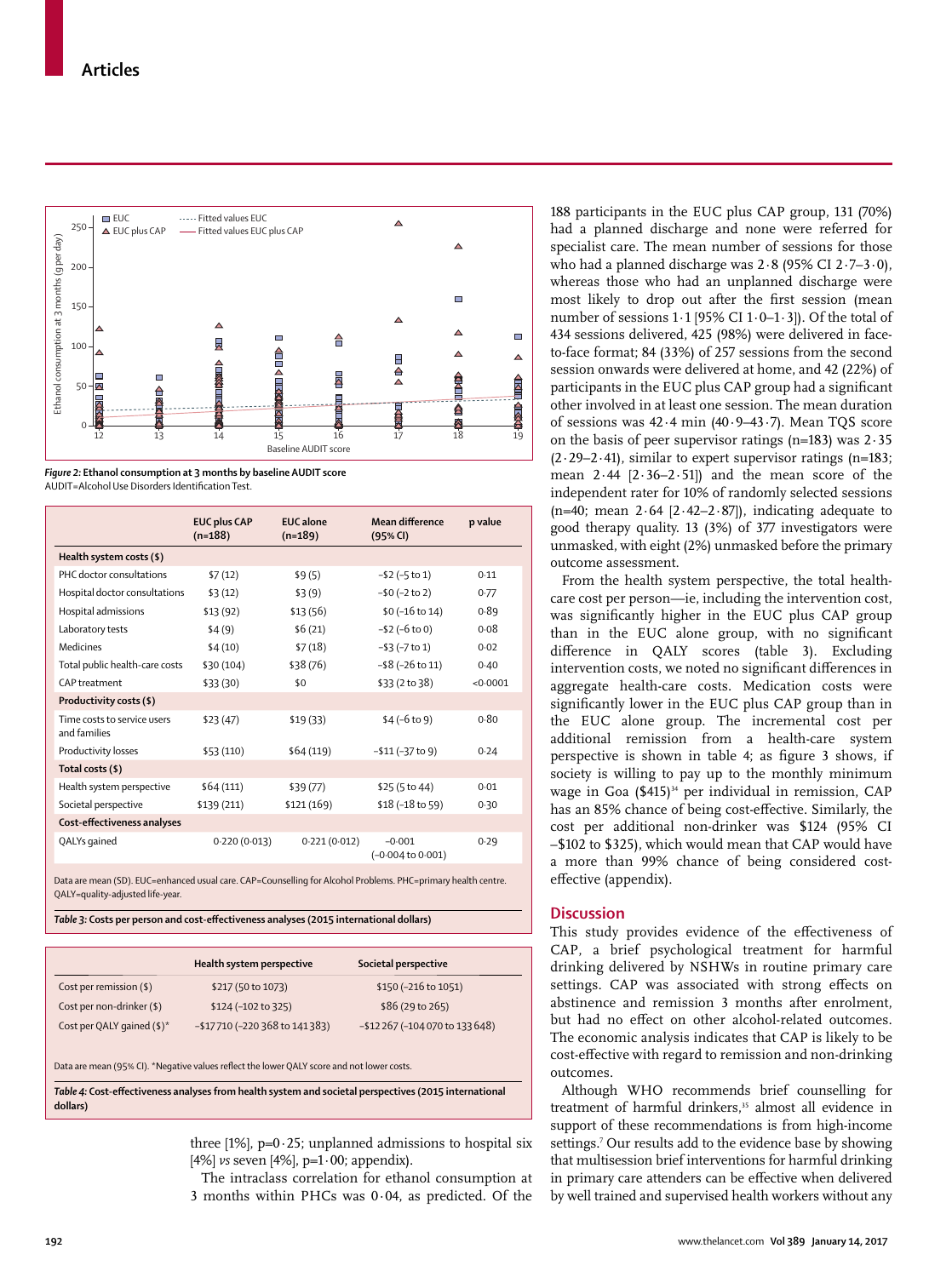previous mental health training.<sup>36</sup> Only two randomised  $\overline{\text{controlled}}$  trials<sup>37,38</sup> in low-income or middle-income countries have tested a NSHW-delivered treatment for any form of alcohol use disorder. However, both of these previous studies targeted hazardous or binge drinkers, and only one<sup>37</sup> was based in primary care. Our study is the first, to our knowledge, of such an intervention that has reported an economic assessment. The CAP treatment is a contextually appropriate intervention for harmful drinking developed specifically to be delivered by lay counsellors in primary care settings in low-income or middle-income countries, and this study provides evidence of effectiveness compared with EUC. When wide societal effects (eg, domestic violence and law enforcement costs) and savings for the family are considered, the economic case could perhaps be further strengthened. Although the economic argument might be a cause for action, it needs to be tested in future assessments.

As described above, brief interventions typically involve a brief conversation delivered to hazardous drinkers. For harmful drinkers, brief therapies focusing on specific behavioural change strategies, including provision of clients with skills to deal with alcohol-related problems, might be appropriate.39,40 The CAP treatment seeks to do just that. In India, various alcoholic beverages are consumed, consisting of commercial, licit noncommercial, and illicit home-brewed alcoholic beverages.<sup>1</sup> The CAP treatment is designed around assessment, personalised feedback, and provision of skills needed to manage behaviours related to drinking, irrespective of the specific type of alcohol consumed. The pattern of outcomes suggests that CAP had effects on those who chose abstinence as a treatment goal, but did not have any effects on those who chose to continue drinking. This finding is consistent with the prevailing beliefs about the nature of alcohol problems in India, which place great importance on abstinence.<sup>41</sup> The greater effect of CAP on those who were not already trying to make a change in their drinking behaviour compared with those who had already started to make a change indicates that the treatment enhanced motivation to change. This finding is consistent with the motivational enhancement theory on which CAP is based.<sup>42</sup> CAP did not have any significant effect on the adverse consequences of alcohol use disorder, as shown by the absence of significant differences in any of the prespecified secondary outcomes. One probable reason for this finding is that the severity of harmful drinking is not great enough to register on tools like SIP whose previous use has been primarily for people with dependent drinking, and consequently, any intervention targeting such drinking patterns does not result in observed changes with these tools. Finally, changes in outcomes like perpetration of domestic violence might possibly require specific strategies targeting these behaviours, and only targeting of drinking as a mediating mechanism might not be effective in reduction of domestic violence.



Fiqure 3: Cost-effectiveness acceptability curve: willingness to pay per remission achieved from Counselling **for Alcohol Problems from a health system perspective**

The study had several limitations. Reliance on selfreported outcome data entails susceptibility to social desirability bias, and this factor might have varied by group.43 Reasons for under-reporting might have included the participant actually believing the information that they reported (self-deception) or socalled faking good to conform to socially acceptable values, avoid criticism, or gain social approval. However, more objective measures such as biomarkers are insensitive to alcohol use disorder except for when it is severe, and alcohol treatment trials have not found advantages in use of collateral reports or other alternatives.44 Biomarkers might, in time, be developed for use in clinical trials, although at present the most promising ones available do not accurately and sensitively estimate levels of consumption.<sup>45</sup> The results in our study are restricted to the primary outcomes at 3 months where our interest lies in the response and remission of participants with harmful drinking after our treatment. We intend to assess the sustainability of these outcomes, including recovery from harmful drinking, at a 12 month follow-up. No cost-effectiveness thresholds have been established for alcohol outcomes in India; we have conservatively assumed that this threshold is no more than the monthly wage for an unskilled worker. The absence of effect on QALYs might be viewed in the context of doubt about the capacity of standard measures such as those used in this study to capture improvements in alcohol-related quality of life.<sup>46</sup> A delayed effect of reduced drinking or abstinence on QALYs could also be possible and we could perhaps expect to see a differential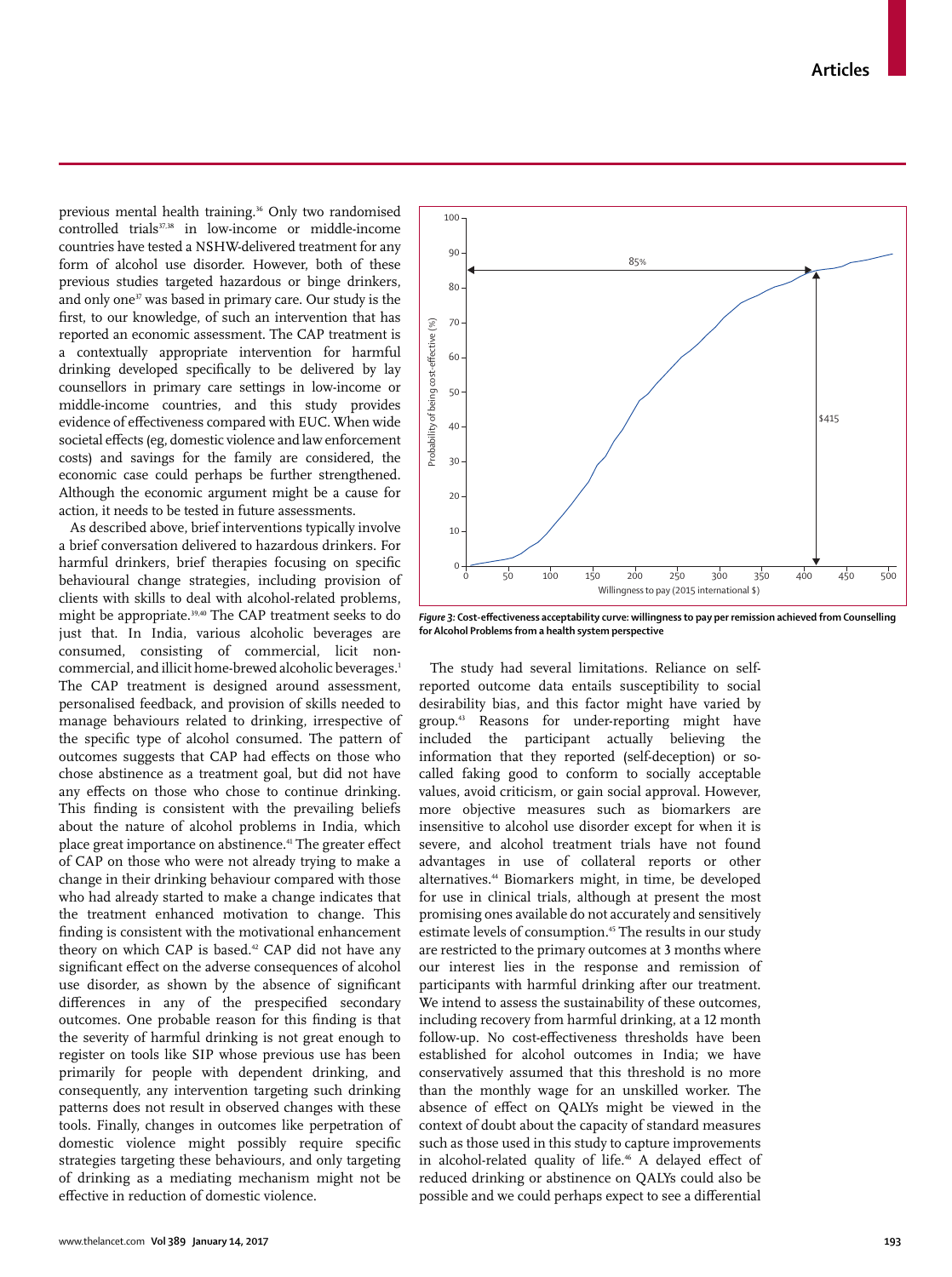effect between the two groups at the 12 month outcome assessment. Finally, our findings cannot be generalised to women as CAP was developed and tested only in men. However, none of the content of CAP is sex specific and in our opinion there is no theoretical reason to believe that CAP would not work in women. Nevertheless, as alcohol consumption and its resulting problems are starting to increase in India, albeit from an extremely small base, study of this treatment in female harmful drinkers is needed.

The strengths of this trial lie in its design and the rigorous procedures followed in its implementation. The ratings of therapy quality, both independent and by supervisors, and the high levels of treatment completion testify to the acceptability and feasibility of this nonspecialist-delivered treatment. Another strength was that intensive assessments were not done at baseline as assessment reactivity has been found to be problematic in alcohol use disorder trials.<sup>47,48</sup> Considered together with the companion study, $17$  the two PREMIUM trials represent a substantial achievement in global mental health for several reasons. First, the interventions are brief, delivered by lay people and provided to primary health-care attenders with few exclusion criteria, thus enhancing their generalisability to routine health care. Second, the treatment was delivered by the same counsellors who concurrently delivered the treatment for depression, mimicking the real world where patients would have a single counsellor in a health facility simultaneously treating the two leading mental health disorders worldwide. Third, the treatments are built around a theoretical orientation, which have a strong grounding in the psychological treatment literature. Finally, the trials report for the first time evidence for the cost-effectiveness of psychological treatments for these two common mental health conditions from a low-income or middle-income country.

Further research should focus on replication and assessment of CAP's effects on severe forms of alcohol use disorder, including as a component of a stepped care intervention for the full range of severity of alcohol use disorder. Our dissemination efforts for CAP include launching of an online platform for those interested to learn about the treatment<sup>49</sup> and an online documentary about the PREMIUM trials.<sup>50</sup>

#### **Contributors**

AN drafted the report and all authors reviewed and approved it. VP, BKi, and CGF were responsible for design of the trial; AN, RV, JM, PM, BB, BKi, MK, BW, GTW, BKa, CGF, and VP were responsible for intervention content and data gathering instruments; BW, HAW, MK, BB, GTW, BKi, and VP were responsible for trial conduct; HAW, BB, and BW were responsible for database design and management; and HAW, DM, and A-LP were responsible for the analyses.

#### **Declaration of interests**

DM has received honoraria for lectures not related to this work from Otsuka Pharmaceuticals, Janssen-Cilag, and H Lundbeck in the past 2 years. All other authors declare no competing interests.

#### **Acknowledgments**

This research was funded by a Wellcome Trust Senior Research Fellowship grant to VP (091834). We also acknowledge the generous partnership and support from the Directorate of Health Services of the Government of Goa.

#### **References**

- WHO. Global status report on alcohol and health. Geneva: World Health Organization, 2014.
- 2 Whiteford HA, Degenhardt L, Rehm J, et al. Global burden of disease attributable to mental and substance use disorders: findings from the Global Burden of Disease Study 2010. *Lancet* 2013; **382:** 1575–86.
- 3 WHO. The Global Burden of Disease: 2004 update. Geneva: World Health Organization, 2008.
- 4 Reid MC, Fiellin DA, O'Connor PG. Hazardous and harmful alcohol consumption in primary care. *Arch Intern Med* 1999; **159:** 1681–89.
- 5 Prasad R. Alcohol use on the rise in India. *Lancet* 2009; **373:** 17–18.
- 6 Public Health England. Health matters: harmful drinking and alcohol dependence. Jan 21, 2016. https://www.gov.uk/government/ publications/health-matters-harmful-drinking-and-alcoholdependence/health-matters-harmful-drinking-and-alcoholdependence (accessed July 15, 2016).
- Kaner EF, Dickinson HO, Beyer F, et al. The effectiveness of brief alcohol interventions in primary care settings: a systematic review. *Drug Alcohol Rev* 2009; **28:** 301–23.
- 8 Kadden R, Carbonari J, Litt M, Tonigan S, Zweben A. Matching alcoholism treatments to client heterogeneity: Project MATCH three-year drinking outcomes. *Alcoholism* 1998; **22:** 1300–11.
- Patel V, Chisholm D, Parikh R, et al. Addressing the burden of mental, neurological, and substance use disorders: key messages from Disease Control Priorities. *Lancet* **387:** 1672–85.
- 10 Patel V, Parikh R, Nandraj S, et al. Assuring health coverage for all in India. *Lancet* **386:** 2422–35.
- Knapp M, Funk M, Curran C, Prince M, Grigg M, McDaid D. Economic barriers to better mental health practice and policy. *Health Policy Plan* 2006; **21:** 157–70.
- 12 WHO. Mental Health Atlas 2005. Geneva: World Health Organization, 2005.
- 13 van Ginneken N, Tharyan P, Lewin S, et al. Non-specialist health worker interventions for the care of mental, neurological and substance-abuse disorders in low- and middle-income countries. *Cochrane Database Syst Rev* 2013; **11:** CD00914.
- Vellakkal S, Patel V. Designing psychological treatments for scalability: the PREMIUM approach. *PLoS One* 2015; **10:** e0134189.
- 15 Chowdhary N, Anand A, Dimidjian S, et al. The Healthy Activity Program lay counsellor delivered treatment for severe depression in India: systematic development and randomised evaluation. *Br J Psychiatry* 2016; **208:** 381–88.
- 16 Nadkarni A, Velleman R, Dabholkar H, et al. The systematic development and pilot randomized evaluation of Counselling for Alcohol Problems, a lay counselor-delivered psychological treatment for harmful drinking in primary care in India: the PREMIUM study. *Alcoholism Clin Exp Res* 2015; **39:** 522–31.
- Patel V, Weobong B, Weiss HA, et al. The Healthy Activity Program (HAP), a lay counsellor-delivered brief psychological treatment for severe depression, in primary care in India: a randomised controlled trial. *Lancet* 2016; published online Dec 14. http://dx.doi. org/10.1016/S0140-6736(16)31589-6.
- 18 Gururaj G, Varghese M, Benegal V, et al, for the NMHS Collaborators Group. National mental health survey of India, 2015–16: summary. Bengaluru: National Institute of Mental Health and Neuro Sciences, 2016.
- 19 Saunders JB, Aasland OG, Babor TF, De La Fuente JR, Grant M. Development of the Alcohol Use Disorders Identification Test (AUDIT): WHO collaborative project on early detection of persons with harmful alcohol consumption-II. *Addiction* 1993; **88:** 791–804.
- 20 Patel V, Weobong B, Nadkarni A, et al. The effectiveness and cost-effectiveness of lay counsellor-delivered psychological treatments for harmful and dependent drinking and moderate to severe depression in primary care in India: PREMIUM study protocol for randomized controlled trials. *Trials* 2014; **15:** 101.